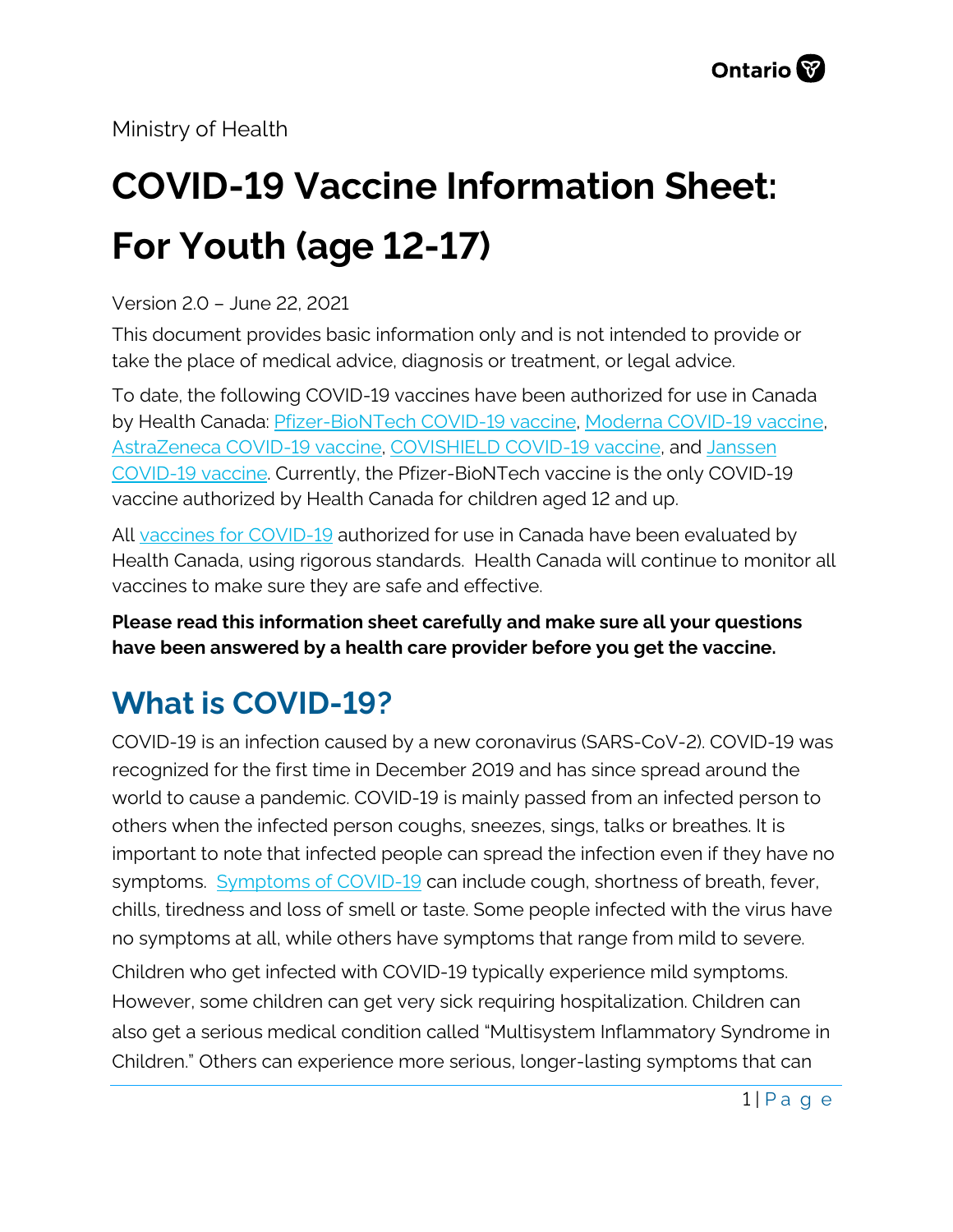

affect their health and well-being. In very rare cases, the virus can also cause death in children. Like adults, children also can transmit the virus to others if they are infected, even if they don't feel sick.

### **How do the vaccines protect against COVID-19?**

All vaccines work by presenting our body with something that looks like the infection so that our immune system can learn how to produce its own natural protection. This natural protection then helps to prevent future illness if you come into contact with the COVID-19 virus in the future. **You cannot get COVID-19 from the vaccine.**

#### **All COVID-19 vaccines authorized for use in Canada are effective at protecting against symptomatic, lab-confirmed disease.**

- Vaccine efficacy 14 days after dose one and before dose two is estimated to be over 90% for Pfizer-BioNTech.
- It is important that you receive **both doses** of the vaccines. Long-term protection against COVID-19 is not achieved until after the second dose of vaccine is received for two dose vaccines.

The Pfizer-BioNTech vaccine has been demonstrated to be highly effective at protecting against COVID-19 for individuals 12 and over. The Pfizer-BioNTech clinical trial studied 2,260 youth aged 12 to 15 years old in the United States. In the trial, there were 18 cases of COVID-19 in the group that did not get the vaccine (the "placebo" group) compared to zero cases in the vaccinated group. Based on these results, the vaccine was calculated to be 100% effective in the trial.

### **Who can receive these vaccines?**

A complete vaccine series should be offered to individuals without contraindications to the vaccine and in currently identified priority groups.

• The Pfizer-BioNTech COVID-19 vaccine is currently authorized for individuals 12 years of age and older.

At the vaccination clinic, you will be counselled on the benefits and risks of the vaccine you are recieving prior to receiving the vaccine.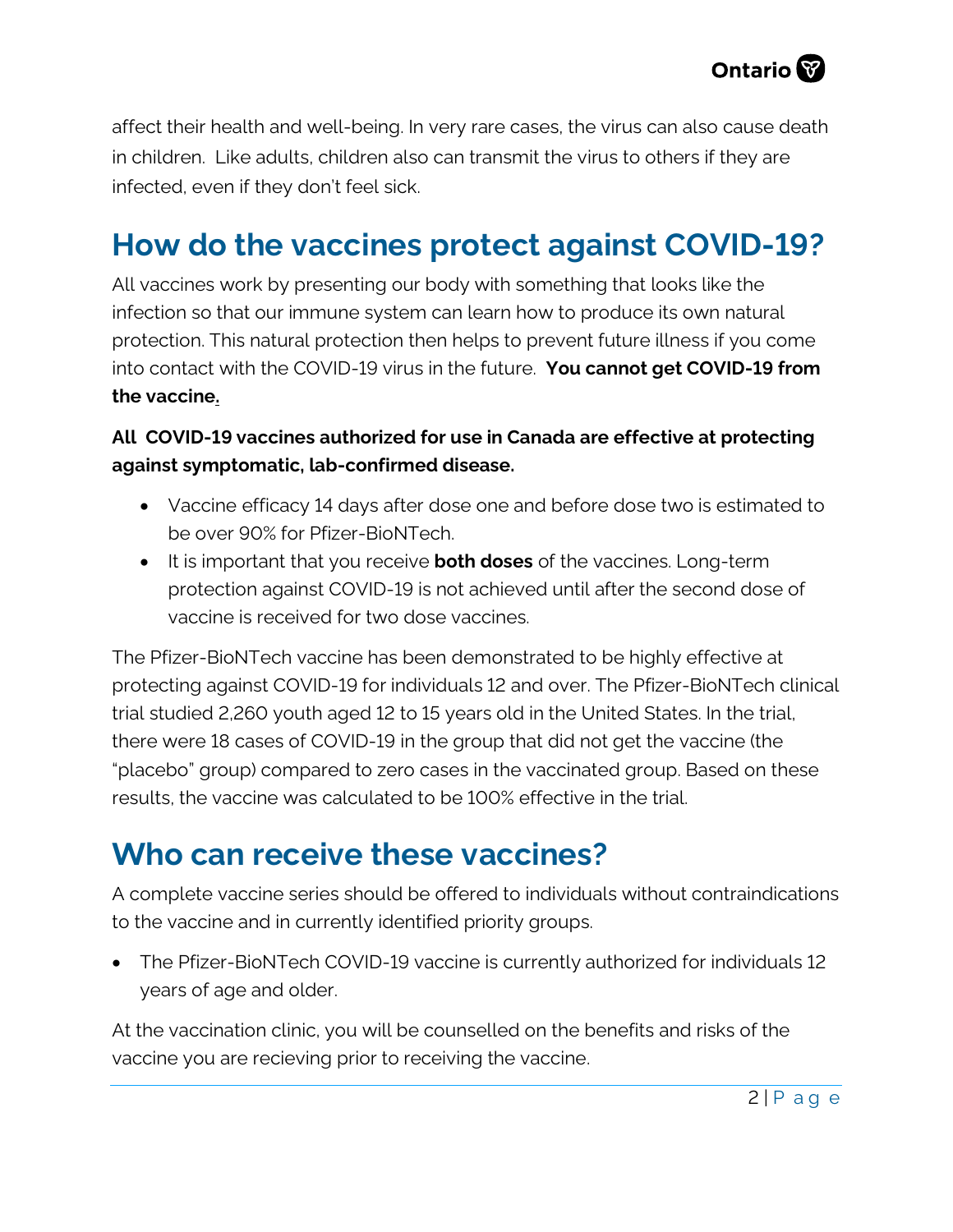• You should receive the same COVID-19 vaccine product for your first and second dose.

### **Before receiving the vaccine, tell the health care provider at the clinic who is helping you if:**

- You are currently feeling unwell or have signs and symptoms of COVID-19.
- You have had a previous allergic reaction to any other vaccine, a COVID-19 vaccine (if this is your 2<sup>nd</sup> dose) or any ingredients in the COVID-19 vaccines which are listed below in this document.
- You have any allergies or allergic conditions to anything.
- You are or could be pregnant or are breastfeeding. You can still get your vaccine if you are pregnant or are breastfeeding.
- You are immunosuppressed due to disease or treatment or have been diagnosed with an autoimmune condition.
- You have ever fainted or became dizzy after receiving a vaccine or a medical procedure, or you have a fear of needles. The healthcare provider may offer supports to assist you to make the experience safer and more comfortable for you.
- You have a bleeding disorder or are taking medication that could affect blood clotting. This information will help the healthcare provider prevent bleeding or bruising from the needle at the time of vaccination.
- You have received any other vaccine (not COVID-19 vaccine) in the past 14 days.

The [Vaccination Recommendations for Special Populations](https://www.health.gov.on.ca/en/pro/programs/publichealth/coronavirus/docs/vaccine/COVID-19_vaccination_rec_special_populations.pdf) guidance document provides additional information for people who are breastfeeding or pregnant, have allergies, autoimmune conditions, or are immunocompromised due to disease or treatment, as well as for adolescents at very high risk of severe outcomes from COVID-19. The [Vaccination in Pregnancy and Breastfeeding Decision-Making](https://www.health.gov.on.ca/en/pro/programs/publichealth/coronavirus/docs/vaccine/COVID-19_vaccination_pregnancy_clinical_support_tool.pdf) [Support Tool](https://www.health.gov.on.ca/en/pro/programs/publichealth/coronavirus/docs/vaccine/COVID-19_vaccination_pregnancy_clinical_support_tool.pdf) can help make an informed decision about COVID-19 vaccination during pregnancy and breastfeeding. If you have questions about whether the vaccine is right for you based on your medical condition, talk to the health care provider who provides care to you like a specialist, your peadiatrician or family doctor.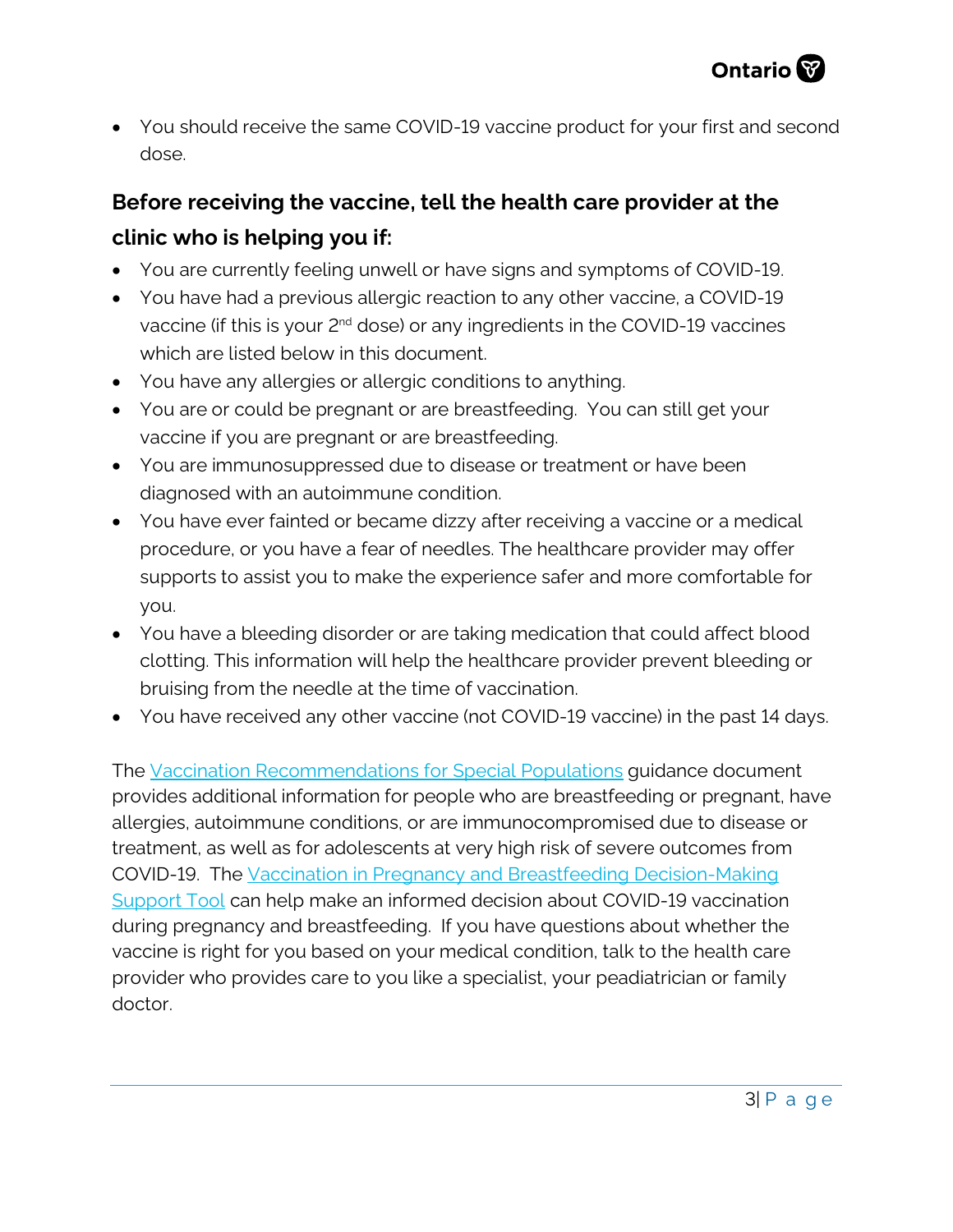

| Ingredients |        |                             | <b>Pfizer-BioNTech</b>                                                                                                     |
|-------------|--------|-----------------------------|----------------------------------------------------------------------------------------------------------------------------|
| Medical     |        | $\bullet$                   | <b>mRNA</b>                                                                                                                |
| Non-medical | Lipids | ٠<br>$\bullet$<br>$\bullet$ | ALC-0315<br>ALC-0159 - a polyethylene glycol (PEG)<br>1,2-Distearoyl-sn-glycero-3-<br>phosphocholine (DSPC)<br>Cholesterol |
|             | Salts  | ٠<br>$\bullet$              | Dibasic sodium phosphate dihydrate<br>Monobasic potassium phosphate<br>Potassium chloride<br>Sodium chloride               |
|             | Sugar  |                             | Sucrose<br>Water for injection                                                                                             |

#### **What are the ingredients in the vaccines?**

COVID-19 vaccines **do not** contain eggs, gelatin (pork), gluten, latex, preservatives, antibiotics or aluminum.

# **Who should wait to get their COVID-19 vaccine?**

- People who have received another vaccine (not a COVID-19 vaccine) in the previous 14 days.
- People with symptoms of an acute illness (e.g., runny nose, sore throat, cough, fever, chills, diarrhea, nausea/vomiting); they should wait until symptoms have completely resolved/ gotten better in order to avoid confusing any complications resulting from the illness to a vaccine-related side effect.
- People with [symptoms of COVID-19](https://www.canada.ca/en/public-health/services/diseases/2019-novel-coronavirus-infection/symptoms.html?utm_campaign=hc-sc-phm-21-22&utm_medium=sem&utm_source=ggl-grant&utm_content=ad-text-en&utm_term=coronavirus&adv=2122-0008&id_campaign=12663558361&id_source=119762101589&id_content=511679450570)  they should self-isolate, and be encouraged to get tested.
- Anyone who has been advised to self-isolate because of COVID-19 by public health or another health provider.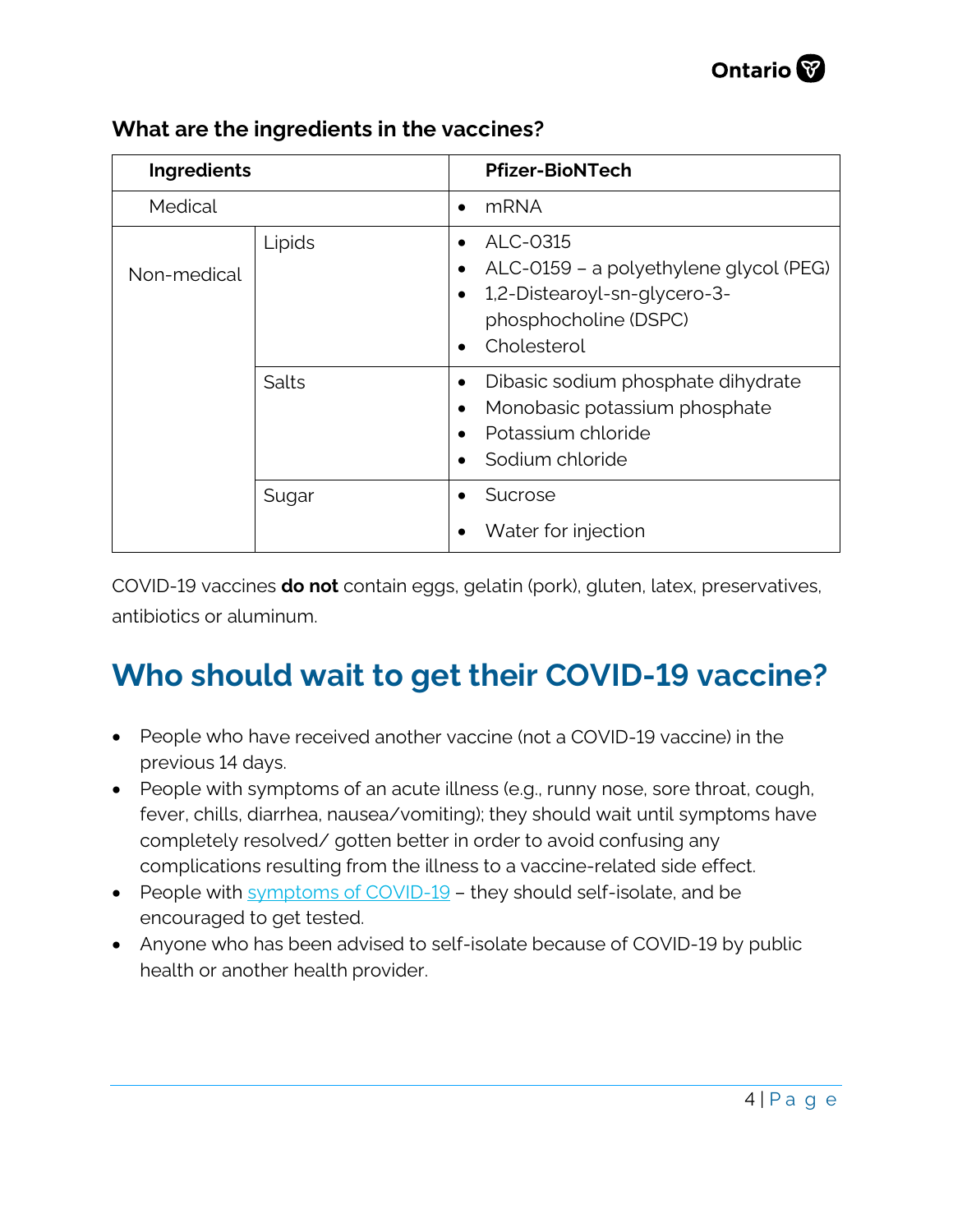

### **How is the vaccine administered?**

• The COVID-19 vaccine is given as a needle in the upper arm (into the deltoid muscle).

### **What are the side effects of the vaccine?**

COVID-19 vaccines, like all vaccines, may cause side effects, although not everyone experiences them. Those who do experience them, mostly report mild side effects within the first 1-2 days after vaccination. The most commonly reported side effects after receiving a COVID-19 vaccine are localized reactions including pain, swelling, and colour changes in the skin (e.g. red, purple) at the injection site, and tiredness, headache, muscle pain, joint pain, chills, and mild fever.

Ongoing studies on these COVID-19 vaccines indicate serious side effects found todate are **extremely rare.** People who have received the vaccine in these studies continue to be monitored for any longer-term side effects.

Clinic staff are prepared to manage a severe allergic reaction should it occur. When receiving your second dose of COVID-19 vaccine, **tell the health care provider administering the second dose if you had any side effects after the first dose.**

There have been [international reports](https://can01.safelinks.protection.outlook.com/?url=https%3A%2F%2Furldefense.com%2Fv3%2F__https%3A%2F%2Fwww.who.int%2Fnews%2Fitem%2F26-05-2021-gacvs-myocarditis-reported-with-covid-19-mrna-vaccines__%3B!!D0zGoin7BXfl!v_l42l6It1xK2jzMHH2EFYTq4yLNI9ncqTZkTm00dVeeRUpJTVs45I2cvIlZD4k-MAhegDM%24&data=04%7C01%7CHilary.Hall%40ontario.ca%7C70570439ae9a4eddd49708d930372299%7Ccddc1229ac2a4b97b78a0e5cacb5865c%7C0%7C0%7C637593835644225678%7CUnknown%7CTWFpbGZsb3d8eyJWIjoiMC4wLjAwMDAiLCJQIjoiV2luMzIiLCJBTiI6Ik1haWwiLCJXVCI6Mn0%3D%7C1000&sdata=XLSrKhGNAZ2drEul1CwGBR5K%2B4TWKCEuVveLzfagSi4%3D&reserved=0) of myocarditis (inflammation of the heart muscle) and pericarditis (inflammation of the sac in which the heart sits inside of the chest) following vaccination with COVID-19 mRNA vaccines. Cases have been mild, happening more commonly after the second dose of vaccine and more often in male adolescents and young adults. Symptoms have been reported to start a few days after vaccination. At this time the Public Health Agency of Canada (PHAC) and Health Canada are not seeing higher rates of these conditions than would normally be expected due to other causes in the general population. No clear causal association has been established between myocarditis/pericarditis and mRNA vaccines. mRNA COVID-19 vaccines continue to be recommended in Canada and other countries where mRNA vaccines are being used. This situation is being monitored closely in Canada and internationally.